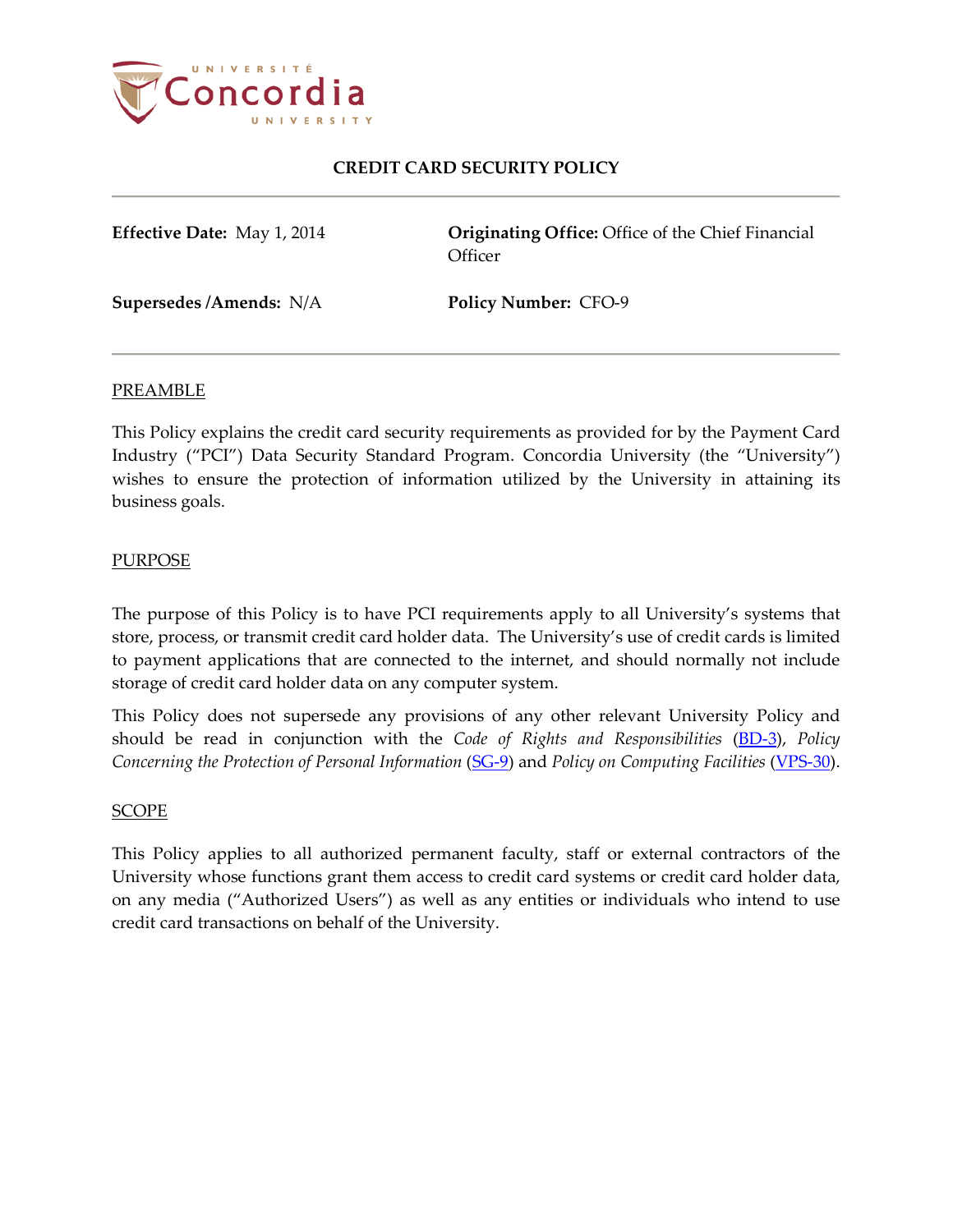

Page 2 of 4

### POLICY

- 1. The Chief Financial Officer of the University shall be responsible for the application of this Policy.
- 2. The Chief Financial Officer of the University shall be responsible for ensuring that this Policy and any associated guidelines, procedures and standards are reviewed at least annually and amendments shall be recommended as needed.
- 3. No member of the University shall install credit card systems without prior authorization from Financial Services.
- 4. It is the responsibility of Financial Services to secure credit card systems and credit card holder data, in any media, by:
	- Authorizing the installation and assisting in installing the required equipment for credit card transactions and maintaining an up-to-date inventory of such equipment per the University's *Policy on Capital Asset Management* [\(CFO-4\)](http://www.concordia.ca/content/dam/common/docs/policies/official-policies/CFO-4.pdf);
	- limiting access to the University's credit card systems and to credit card holder data to Authorized Users only, in collaboration with the relevant units, and maintaining a centralized list of such Authorized Users;
	- taking measures and issuing **Guidelines** to Authorized Users, as needed, to ensure the safekeeping and destruction of credit card holder data when such data is no longer needed;
	- ensuring that measures are taken to qualify only PCI certified external contractors as Authorized Users and ensuring that proper legal documents are executed to the satisfaction of the University prior to granting Authorized Users access to any credit card systems or credit card holder data;
	- pursuant to consultation with the relevant units, removing the status of Authorized Users from individuals whose functions no longer require access to credit card systems or credit card holder data;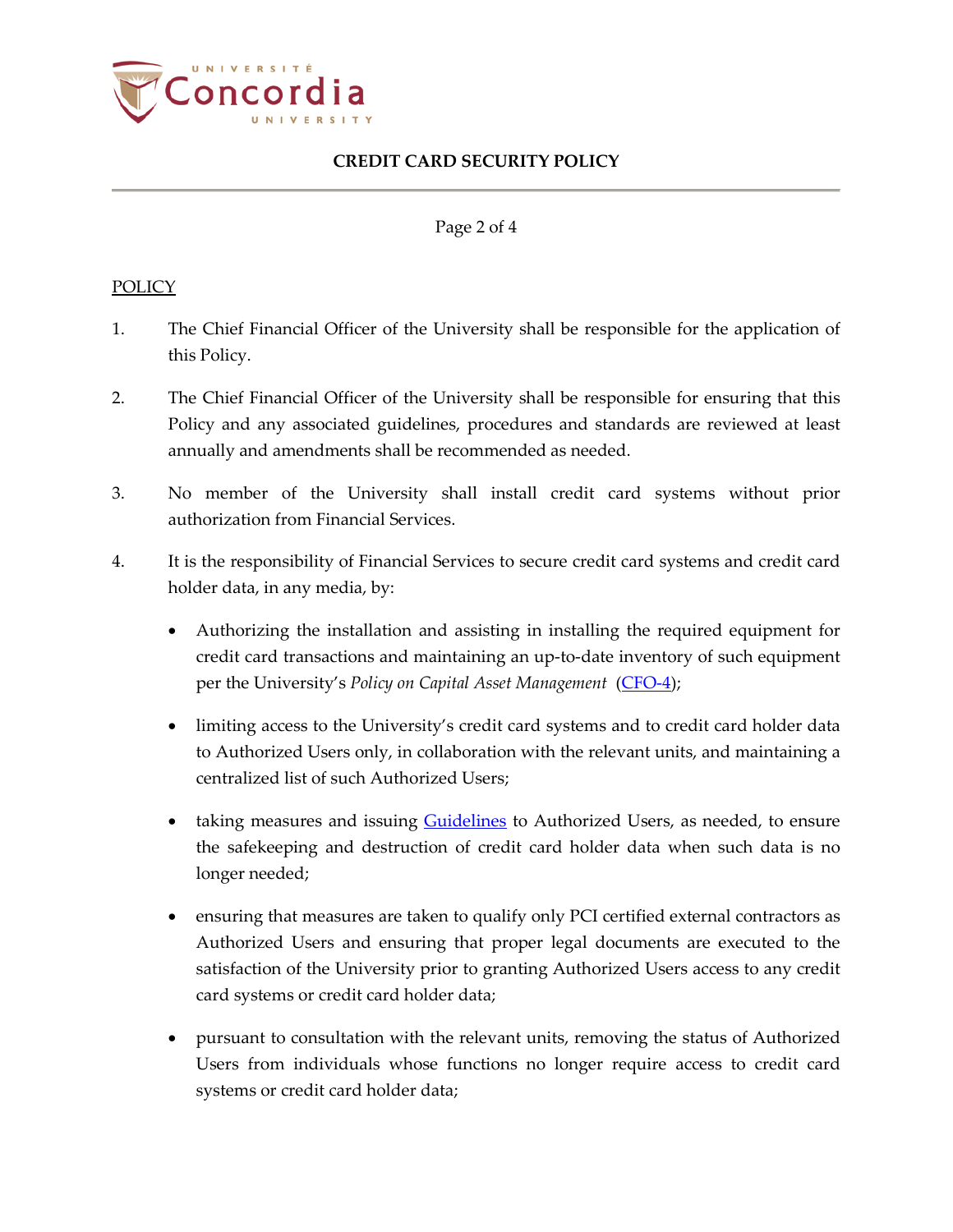

## Page 3 of 4

- informing Authorized Users of their responsibility for detecting security incidents in order to facilitate the incident response plan and procedures;
- reporting all information regarding technological security incidents ("IT Incident") to the applicable credit card associations, credit card service providers and, where necessary, to the local authorities, in collaboration with the relevant units.
- 5. It is the responsibility of the University's **[Instructional & Information](http://www.concordia.ca/iits.html) Technology** [Services \(IITS\)](http://www.concordia.ca/iits.html) to secure credit card holder systems and credit card holder data, in any media, by:
	- maintaining a secure network;
	- changing default system passwords on any networking equipment and using strong encryption for the authentication and the transmission of data;
	- removing any unneeded services or protocols from credit card systems;
	- providing encrypted access to non-console administrative systems;
	- taking proper technical measures to ensure that sensitive credit card holder data is not stored when it is not required;
	- ensuring that anti-virus software is installed and kept up-to-date on all University's systems used for credit card transactions;
	- ensuring that all critical patches are applied on all University's systems used for credit card transactions;
	- taking measures to restrict physical access to any University's credit card systems and University's media containing credit card holder data;
	- regularly testing security systems and processes;
	- ensuring that a unique ID is provided to all Authorized Users;
	- mapping and monitoring the usage and devices of Authorized Users;